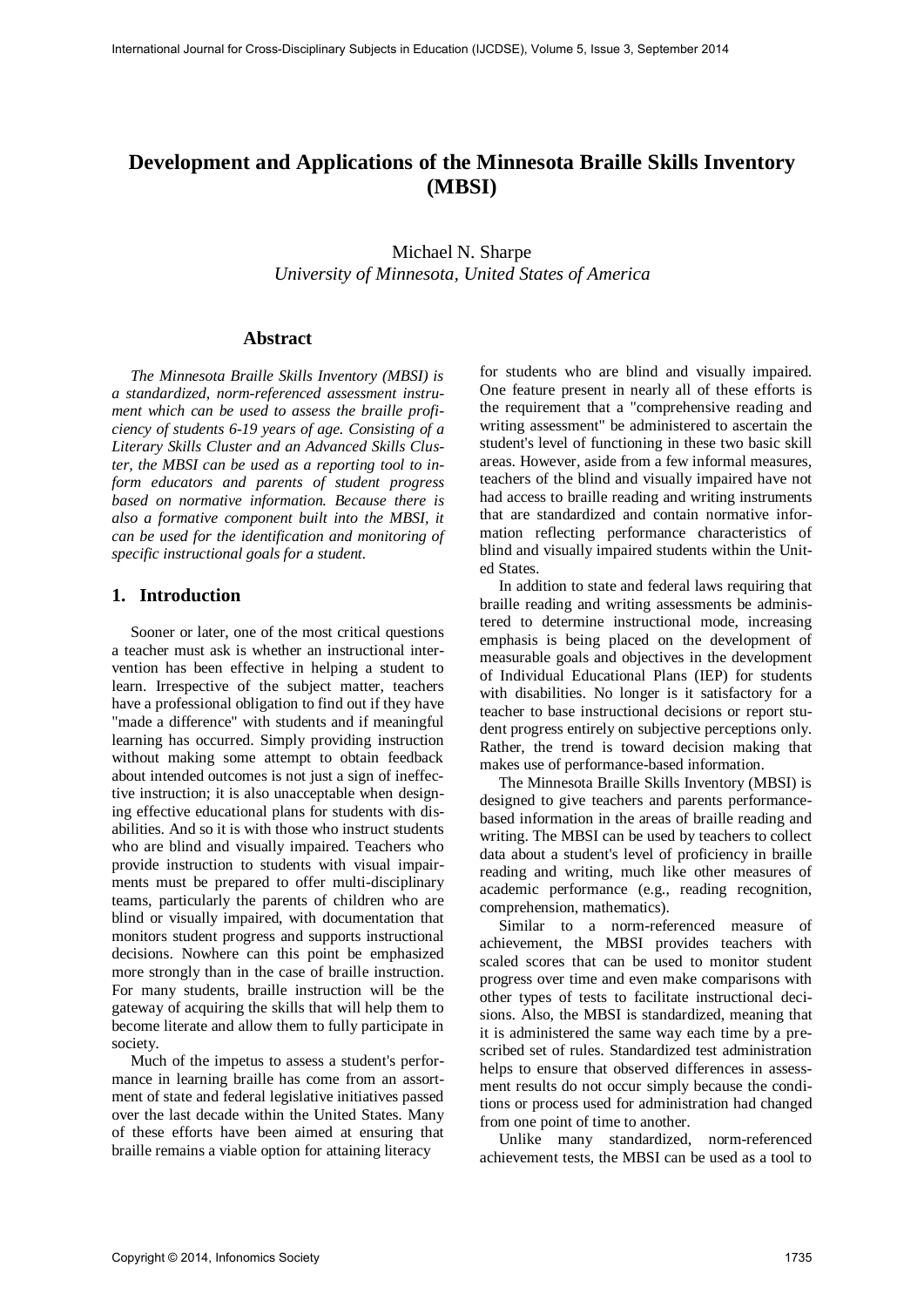develop instructional goals and objectives and to monitor performance over time. In this regard, it serves as a "criterion-referenced," or formative evaluation instrument, to identify specific instructional goals. This assessment flexibility has much to do with the nature of the assessment itself; on the MBSI, it is intended that students master as many braille symbols as possible since it is generally assumed that greater knowledge will transform itself into higher levels of literacy and hence, functionality. While there can be no guarantee that knowledge of braille symbols will ensure literacy, the opposite assumption-that braille literacy can be attained without knowledge of symbol mastery-is impossible. While other types of educational assessments are designed to "predict" future performance in particular educational domains (e.g., "reading comprehension"), the "bottom-line" focus of the MBSI is on content (i.e., code and symbol) mastery.

## **2. Uses of the MBSI**

The MBSI is an assessment instrument that can be used to assess braille reading and writing skills. It addresses all the braille codes and most other symbols that students might encounter in the course of their education. It is not expected that all, or even most, students would show proficiency in all braille codes. Each student will show a different level of proficiency depending on such factors as: interest, ability, academic experience, and use of non-braille information sources.

The MBSI was designed to: (1) provide comparative information about a student's progress relative to a norm group of same-age peers who are blind or visually impaired, and (2) monitor student progress in the instructional process. Because it serves as a means of documenting student performance in these two areas, it provides a record of student performance that can be used by teachers to:

- Identify student strengths and needs in reading and writing braille.
- Develop a profile of student learning for making instructional decisions.
- Communicate objective information about a student's performance to parents and other educators and professionals.
- Obtain ongoing assessment information for a periodic review of student progress.
- Establish a consistent method of documenting student progress.
- Demonstrate accountability and support instructional decision making.

The MBSI must be used responsibly—never as the sole source on which programmatic decisions are based. Because of the high level of individual differences present in the population of students identified with visual impairments, assessment tools are best used as supplementary sources of information that contribute to the decision-making process of multidisciplinary teams.

The MBSI is designed to streamline the method of evaluating a student's knowledge of the braille code. It allows the teacher flexibility in determining which sections and subscales should be administered. Because the focus of the assessment is on content, one cluster of the MBSI can be administered as often as necessary. For example, it may be used to gather data before Individual Educational Planning (IEP) planning meetings and periodic review conferences, or it may be used even more frequently for checking a beginning braille reader's progress. This design versatility allows an experienced teacher to use the MBSI in different ways.

Although offering a wide range of uses to teachers, the MBSI is not intended to be a measure to determine learning mode or to decide how or when braille is to be taught. Other methods and tools have been developed to assist in this decision-making process. Nor does the MBSI posit itself as a braille "curriculum." Rather, it represents essential skills that would reflect a literate reader of braille. While an indepth level of comprehension and application skills are not directly assessed on the MBSI, it is unlikely that one would be able to demonstrate any degree of braille literacy without having first mastered many of the skills included on the MBSI.

#### **3. Organization of the MBSI**

The MBSI is organized by two major clusters: (1) the Literacy Skills Cluster and the Advanced Skills Cluster. Under each cluster are various subscales (see Table 1: Clusters and Subscales of the MBSI). The Literacy Skills Cluster allows teachers to assess student performance relative to same-age peers (i.e., normative information). The Advanced Skills Cluster is not norm-referenced; it is a measure of mastery of symbols beyond basic braille and Nemeth. In this case, mastery criteria are set by the teacher where student performance is self-referenced, rather than compared to a norm group. Both clusters of the MBSI include various subscales. Subscales contain items of similar content in order to assess student performance in specific domain areas (e.g., alphanumeric, whole words, music).

The Literacy Skills Cluster serves a very important assessment function on the MBSI as it allows for the grouping, or aggregation, of all seven subtests to obtain one comprehensive estimate of performance. Referred to as a "composite score," this clustering of all subscales into one general estimate of performance strengthens overall reliability with regard to making an accurate assessment of a student's overall level of proficiency. The Literacy Skills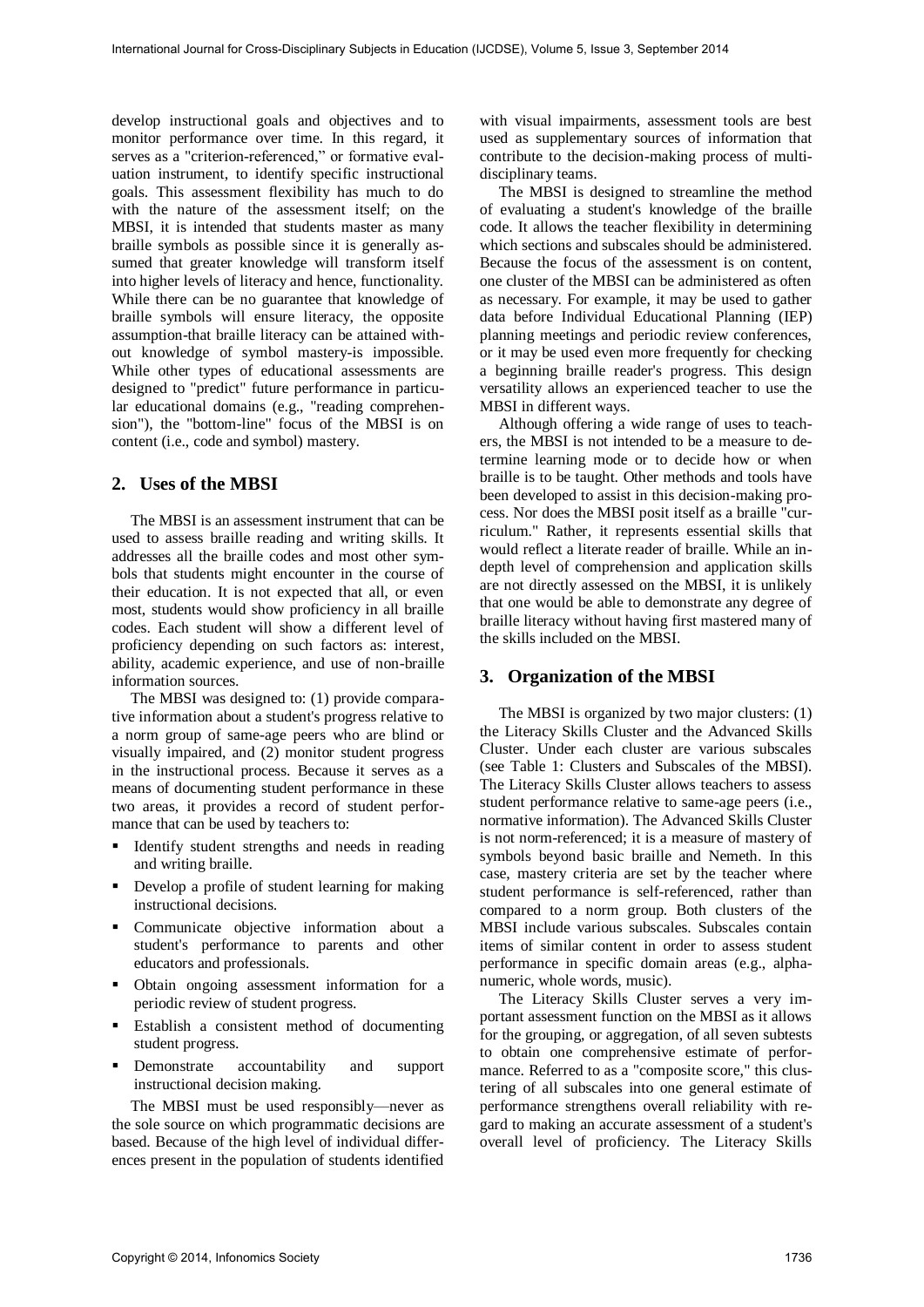Cluster is the only composite score that can be obtained on the MBSI.

The Advanced Skills Cluster of the MBSI represents intermediate and "specialized" symbols that in many cases are more suitable for middle and second-

Table 1: Clusters and subscales of the MBSI

## **Literacy Skills Cluster**

The Literacy Skills Cluster consists of seven subscales that represent fundamental skills necessary for academic functioning. The primary purpose of the Literacy Skills Cluster is to obtain normative information about a student's performance. Subscales of the Literacy Skills Cluster:

- 1. Alphanumeric
- 2. Whole Words
- 3. Short Form Words
- 4. Part Words
- 5. Two Cell Contractions
- 6. Punctuation and Composition
- 7. Basic Nemeth

#### **Advanced Skills Cluster**

The Advanced Skills Cluster consists of three subscales that contain braille symbols necessary for advanced instruction or specialized learning. The primary purpose of the Advanced Skills Cluster is to obtain criterion-referenced information about a student's performance. Subscales of the Advanced Skills Cluster:

- 8. Advanced Nemeth
- 9. Computer
- 10. Music

ary-level students who are more likely to demonstrate a need to learn more advanced symbols in the areas of mathematics, computer related text, and music. The results of the Advanced Skills Cluster have neither been designed nor are intended to be compared to a norm group. Rather, their purpose is to help teachers set instructional objectives and facilitate the monitoring of student performance.

### **3.1. The Literary Skills Cluster**

Subscale items within the Literacy Skills Cluster represent the building blocks fundamental to a student's ability to achieve braille literacy. As primary skills, the symbols of this cluster area are often introduced at an early age, beginning with the alphabet and growing with increasing complexity to intermediate level reading and writing skills. As such, the Literacy Skills Cluster represents the "core knowledge" of braille literacy, consisting of basic literacy and Nemeth symbols. By demonstrating a thorough mastery of the symbols contained in the Literacy Skills Cluster, it can be concluded that a student will have achieved many of the requisite reading and writing skills necessary to engage in

self-directed learning activities. This includes the ability to read textbooks, newspapers, magazines and other learning materials which are available in braille. Similarly, it includes the ability to communicate using written language skills so that it can be read by other readers of braille, or transcribed into print so that it can be read by non-braille readers.

The Literacy Skills Cluster consists of both reading and writing activities in which normative data are available for students ages 6 to 19. These norms allow teachers to obtain information about a student's MBSI performance relative to a group of same-age peers. Teachers are able to utilize standard scores and percentiles to determine whether a student's performance is "above" or "below" age expectations using the normative group as a frame of reference.

To facilitate the assessment process, many of the items included on the various subscales of the Literacy Skills Cluster have been placed in a sequence that generally approximates the difficulty level in which students learn to read and write braille. However, this does not necessarily imply that braille reading and writing should be taught according to the organization of the MBSI. Once again, decisions of this nature are best left to teacher judgment with input from the multidisciplinary team.

## **3.2. Description of the Advanced Skills Cluster**

The Advanced Skills Cluster of the MBSI serves as a criterion-referenced measure which can be used by teachers to identify learning objectives, set standards of "mastery," and monitor student performance. As suggested by its name, the Advanced Skills Cluster contains braille symbols that are generally learned in specialized types of reading and writing applications (e.g., computer, music) or to master skills of increasing complexity (e.g., Advanced Nemeth). Subscales and general contents within each are shown below.

The Advanced Skills Cluster of the MBSI is based on a criterion-referenced approach to assessment-the student's performance is not assessed relative to other peers who use braille; rather, assessment is based on referencing student performance in terms of a criterion.

Performance criteria will vary from one student to the next, depending largely on the teacher judgment of student needs. As such, the Advanced Skills Cluster can operate as a checklist of key skills that need to be mastered in order for the student to achieve a specific instructional goal. For example, if one of the student's learning objectives is to learn how to read and write music, the teacher needs to determine: (1) the student's present skill level in interpreting braille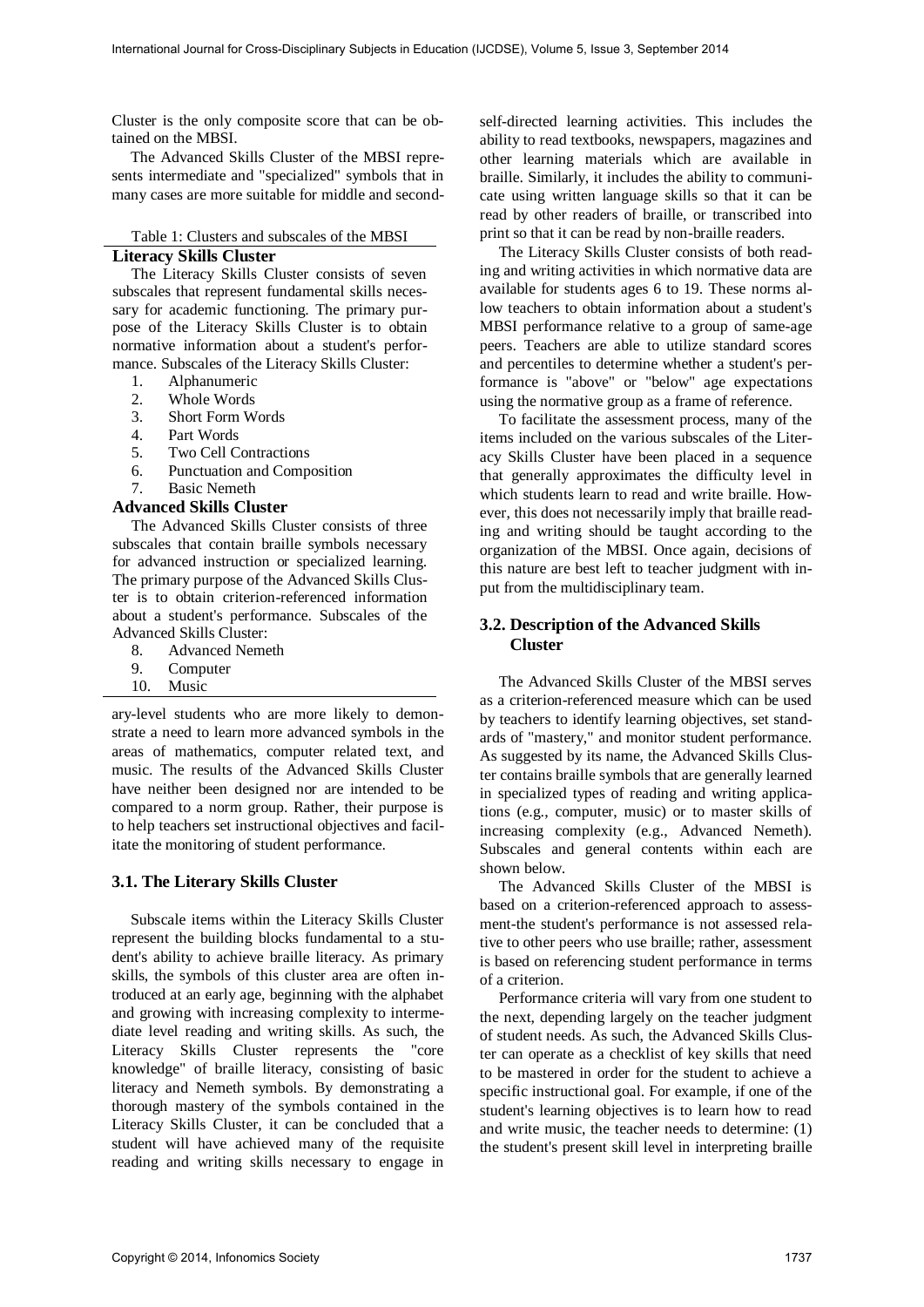musical symbols, (2) the reading and writing skills needed to achieve the intended objective, and (3) the criteria that will be used to assess whether mastery has been achieved.

#### **4. Item Development**

Work began in the development of the MBSI in the early 1990's, when staff from the Minnesota Resource Center and the Minnesota State Vision Network formed a joint committee to plan and develop a reading and writing skills inventory that would meet the intent of Minnesota's newly created braille law. One of the first of its kind in the U.S., this legislation mandated that a "comprehensive reading and writing assessment" be provided for students with visual impairments. The planning committee consisted of Minnesota teachers licensed in the area of vision impairment who represented a variety of educational settings: itinerant, residential, urban, suburban, and rural.

The committee met regularly over the course of two years to: (1) develop the conceptual framework of the instrument, (2) establish the central purposes of the assessment, and (3) identify the range of content to be included in the assessment. Throughout the developmental stages of this effort, one of the key issues addressed was whether braille skills should be assessed in context or isolation. While acknowledging the importance of learning skills in context, it was concluded that such an assessment would be prohibitive given its wide range of item content. However, as item development progressed, it also became clear that some braille symbols needed to be presented in context to ensure that students were given the opportunity to make discrete and unambiguous responses to specific types of items.

Once the general design had been completed, work began on the development of items. This task started with an extensive review of the literature and the use of group consensus processes to identify and select a comprehensive pool of items that students need to read and write braille. To facilitate this process, items were assigned to "sections" based on their logical placement from the range of braille codes available; these included: Literary, Basic Nemeth (mathematics), Advanced Nemeth, Computer, and Music. The rationale for including each major section is described in the following section.

#### **4.1. Literary Code**

The Literary Code comprises the largest part of a student's braille literacy program, and it is where most of the research and curriculum information is devoted. Because of the wide range of content in Literary Code, it was necessary to create subscales of common content (e.g., alphanumeric) to facilitate the assessment process. Also, punctuation and composition symbols commonly found in text were included in this section.

#### **4.2. Basic and Advanced Nemeth**

Nemeth symbols are those that students need for mathematics instruction. Several curricula were reviewed and mathematics instructors were consulted for input in the item selection process. Because of the many braille symbols used in advanced math studies, only the most frequently used were included. One problem encountered in developing items for this portion of the MBSI was that not all Nemeth braille symbols have an exact correspondence with printed math signs. As such, it was necessary to develop items in which math problems were presented in context.

#### **4.3. Music**

Despite the few resources available for teaching Music code, this area was considered to be essential to ensure that all key aspects of a modern school curriculum would be included on the assessment. To determine item content, technical assistance was sought out from experts in the field of music, including braillist, musicians, and college-level music majors who read and write in braille.

#### **4.4. Computer**

Computer items were drawn from the computer braille code and reflect the range of skills necessary to demonstrate competence with various aspects of technology. Consultants who assisted committee members with this area included a braillist, a specialist at a technology resource center for individuals who are blind and visually impaired, and a computer specialist. All technology specialists were individuals who personally use braille.

Once the instrument was developed as the *MBSI Field Test Edition,* it was field-tested by teachers of the visually impaired in Minnesota. Field testing was conducted by videotaping the administration of the *MBSI Field Test Edition* by a single examiner to five students of varying skills and abilities. Throughout the administration, the examiner scored each response and took care not to reveal scoring preferences (i.e., whether a student passed, or failed to pass, a given item). Once the videotaped administration of the assessment was completed, nine teachers independently viewed the tapes and made judgments about how each individual would score the student. Altogether, the teacher raters scored eight different *MBSI Field Test Edition* protocols. Five of the protocols were developed as reading samples and three as writing samples. The data obtained from this activity were used to obtain preliminary information about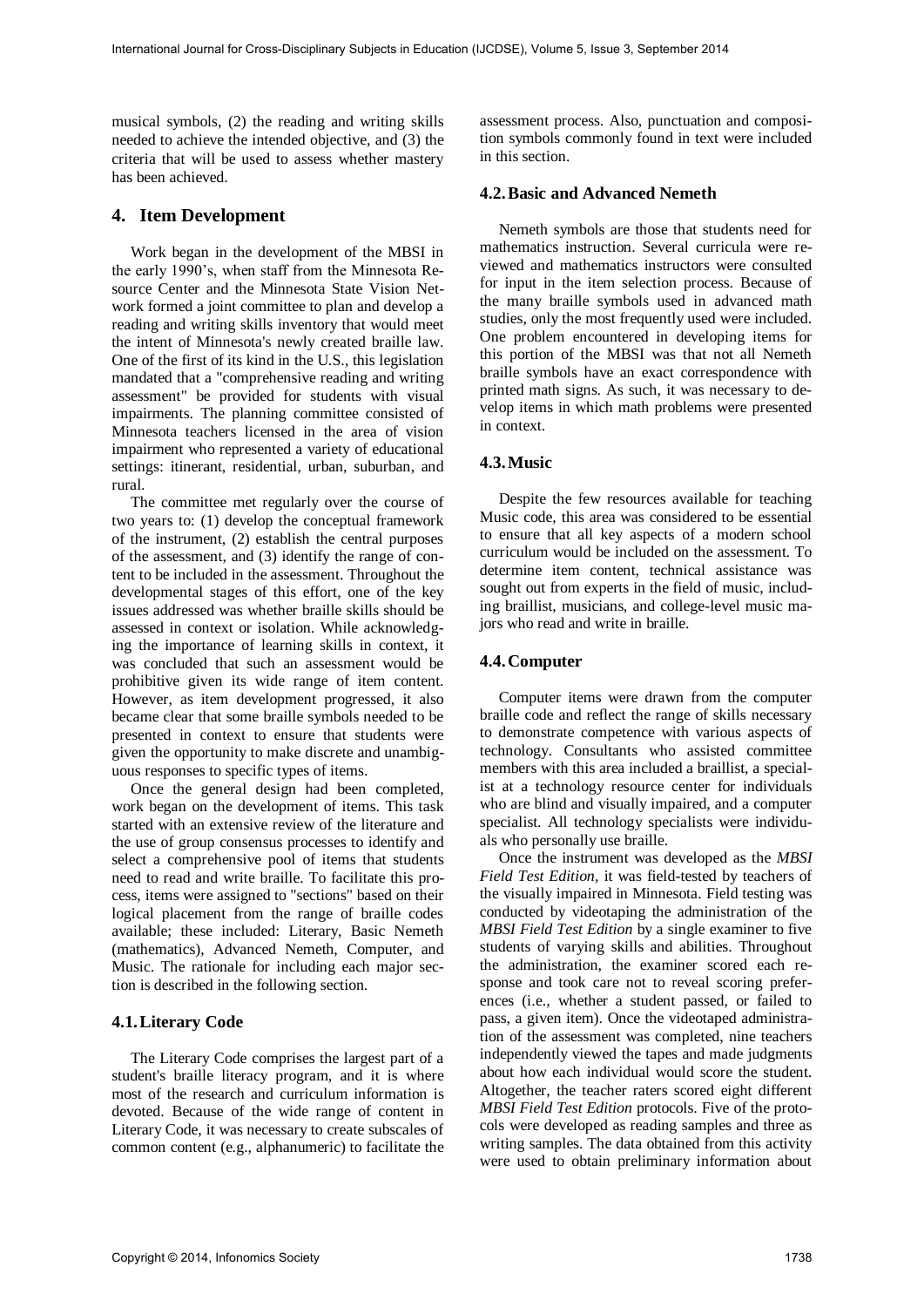the interrater reliability of the MBSI and to finalize the overall format of the instrument.

With interrater reliability coefficients being available for every combination of nine raters (i.e., rater 1 with rater 2; rater 1 with rater 3), a total of 36 coefficients were obtained. In an analysis of these various combinations, interrater reliability coefficients for the reading samples were found to range from .83 to 1.00, while writing sample coefficients ranged from .93 to 1.00. Mean interrater reliability coefficients for reading samples ranged from .94 to 1.00, while writing samples ranged from .91 to .99. In sum, these preliminary interrater reliabilities revealed strong relationships among ratings, often approximating "perfect" reliability. However, it is important to note that high reliability does not mean that different raters gave each protocol the same scores—although this phenomenon was frequently observed. High interrater reliability only means that different raters' scores ranked people in the same relative order. As such, any two raters may produce slightly different scores, but if their scores consistently rank people in the same relative order, the reliability can be perfect.

## **5. Standardization and Technical Procedures**

#### **5.1. Norming Procedures**

Once the instrument format was finalized, norming procedures ensued. These activities began in the 1996-97 academic year by identifying and recruiting professionals in the field of blindness and visual impairments to participate. A database of names obtained from membership lists of professional organizations was used to recruit participants. From these lists, over 1,000 recruitment letters were mailed to professionals in the field. As a result of the mailing solicitation, 333 professionals agreed to either participate in norming efforts or provide teaching strategies for effective braille instruction. The latter was an activity related to a separate study and did not require involvement in norming activities.

As a result of this recruitment effort, data was obtained from 354 students across the United States. Thus, these students comprised the MBSI norm group. Approximately 82% were identified as Caucasian, varying only slightly from the U. S. population of approximately 80%. African American and Hispanic students were represented adequately relative to the overall population. With regard to gender, 49% of the sample of students in the norm group were male, while 51% were female. When examining the demographic information of the norm group, it was observed that approximately 38% of the students in the norm group were identified with another disability other than a visual impairment. More details about the sample and norming process can be

found in the *MBSI Examiner's Manual* (Sharpe & McGrew, 2013) [1].

### **5.2. Item Analysis**

Within each subscale (e.g., Alphanumeric, Basic Nemeth), all items were analyzed to determine whether they met the requirements of the oneparameter Rasch IRT model (Rasch, 1960 [2]; Wright, 1968 [3]; Wright & Linacre, 1991[4]; Wright  $\&$  Stone, 1979 [5]). These analyses were completed with the BIGSTEPS (Version 2.1) Rasch analysis program (Wright & Linacre, 1991[4]). All Rasch item difficulty and person ability values for each subscale were converted to the *W* scale, a special transformation of the Rasch difficulty and log ability scales (Woodcock & Dahl, 1971[6]) that has been used in a variety of psychoeducational assessment instruments such as the Woodcock-Johnson Psycho-Educational Battery-Revised (WJ-R) (Woodcock & Johnson, 1989 [7]) and the (Woodcock-McGrew-Werder Mini-Battery of Achievement (MBA) (Woodcock, McGrew, & Werder, 1994 [8]).

There are distinct advantages to having scores on the equal interval *W* scale (e.g., for measuring change and conducting statistical analyses) that are absent when using raw scores (see Woodcock, 1978 [9]) for a detailed treatment of these issues). A more detailed discussion of the advantages of using the Rasch model and the *W* scale in the development of tests can be found in McGrew, Werder, and Woodcock (1991 [10]) and Woodcock (1978 [9]). Item difficulty information conveyed by item *W* scores was used to determine the final ordering of items with each subscale. That is, the items within each subscale on the Literacy Skills Cluster were ordered from the least to the most difficult according to the item *W* difficulty values.

In addition, the Rasch scaling procedures produced a Raw-to-*W* Score scoring table for each subscale. Each of these scoring tables showed the 1-to-1 correspondence between all possible raw scores for each subscale and the respective *W* person ability scores. That is, the scoring table converted subscale raw scores to the equal interval *W* score person ability metric, a metric with more desirable measurement characteristics for developing test norms and derived scores. The final scoring tables for each subscale were used to assign each norming subject a *W* ability score for each subscale, thus producing equal interval measures for each subject for each subscale that were then used in the calculation of the MBSI norms and derived scores.

#### **5.3. Calculation of Derived Scores and Norms**

For each subscale on the Literacy Skills Cluster, a variety of scores can be obtained. These include total raw scores, *W* ability scores, age-equivalents, stand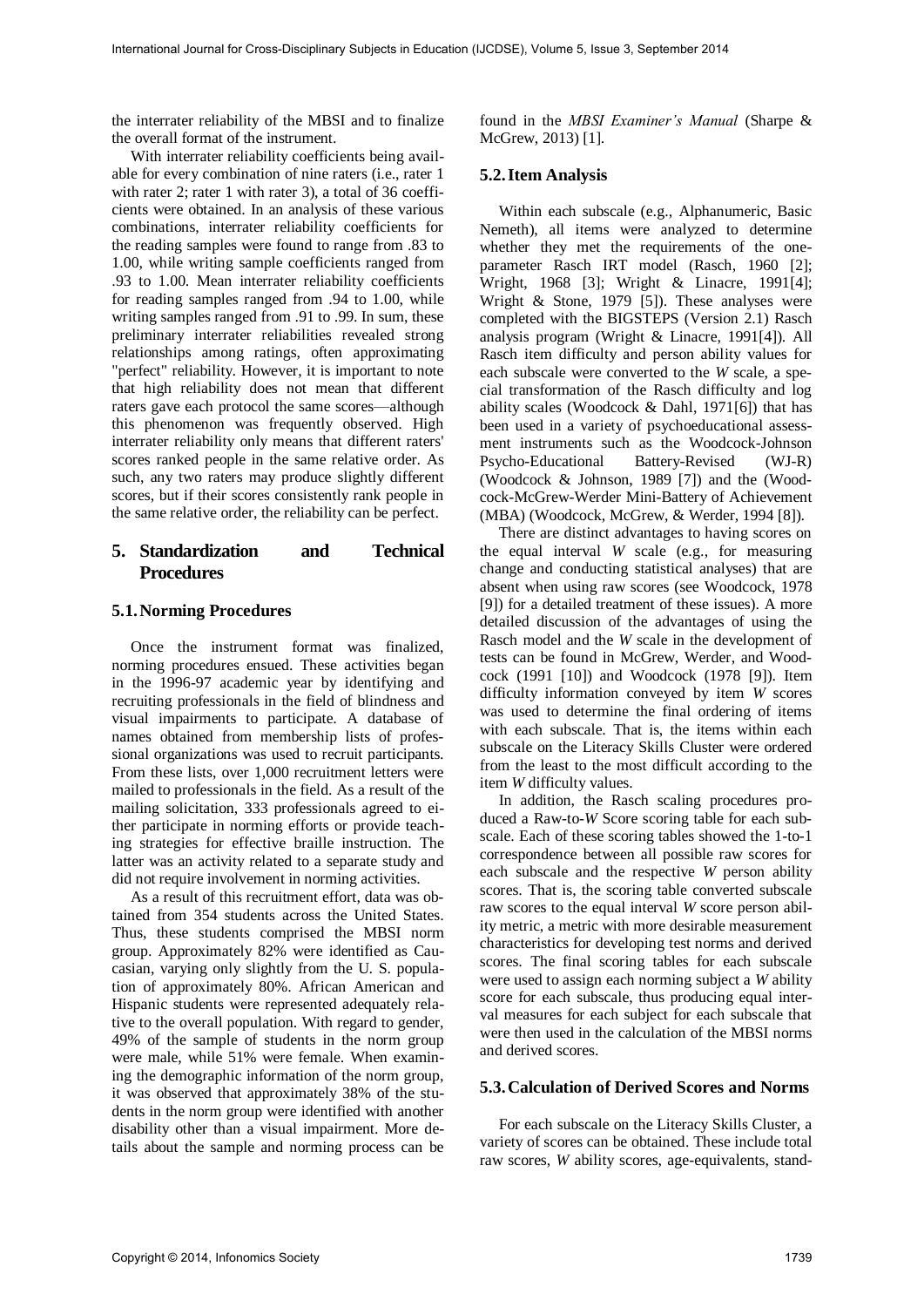ard scores ( $M = 100$ ; SD = 15) and percentile ranks. However, only standard scores and percentile ranks are used to report results when administering the MBSI. Age-equivalent scores and *W* ability scores are used only to report results of the norming process and illustrate overall performance differences between age groups. The only exception to this rule is when *W* ability scores are used to compute the composite of the Literacy Cluster. Age-equivalent scores for each scale were obtained by first grouping the norming subjects into 14 successive age-based subsamples. The mean *W* score for each subscale at each of the age levels was calculated and plotted by mean age. The mean *W* scores were "smoothed" by a polynomial curve-fitting and equation discovery software program (Table Curve 2D; Jandel Scientific, 1996 [11]) to provide the "best fit" relative to the means. The age-equivalent scores produced by the final smoothed curves were then recorded in the appropriate tables. An example of the curve fitting results for mean *W* scores for the Short Form Words subscale is presented in Figure 1: Mean *W* Scores.



 Inspection of Figure 1 reveals a clear developmental progression in the mean scores with age, a finding that indicates that the Short Form Words subscale is measuring an ability or trait that is developmental in nature. It can be seen in Figure 1 that the sample-based mean *W* scores (the values represented by the circles), although showing a monotonically increasing developmental trend, did not display a perfectly smooth pattern of growth. This is typical for plots of sample-based parameter estimates for developmentally based human ability traits and reflects the effects of sampling error. The smoothed curve presented in the table represents the best "fit" to the data points and represents the best estimate of the population-based developmental growth pattern in the mean *W* scores. The data for all MBSI subscales showed the same developmental trends as in Figure 1. The derivation of the age-equivalents for the Short Form Words subscale was obtained by "reading" from the smoothed curve the age (in years

and months on the x-axis) that was associated with the corresponding *W* ability score (the y-axis). That is, each point along the smoothed norm curve represents a unique value that is represented by a particular x/y intersection. These points represent the typical or average performance (in *W* scores) for each particular age. These values were used as the ageequivalents for the Short Form Words subscale. To reduce the complexity of the MBSI scoring, the Rasch scoring table of the Short Form Words subscale, for example, was then used to convert the W scores back to the raw score scale. This transformation allowed for the provision of direct raw score to age-equivalent scoring tables. The desirable equalinterval measurement characteristics of the *W* scale were used to develop the age-equivalents and are the foundation for all the MBSI norm tables, but the *W* score metric is "transparent" to the user.

#### **6. Summary Statistics**

Although not shown in this article, the *MBSI Examiner's Manual* (Sharpe & McGrew, 2013 [1]) contains detailed tables such as the Means and Standard Deviations-Reading and Means and Standard Deviations-Writing tables to summarize the descriptive data for the MBSI subscales for all age groups. The manual also contains table information about means and standard deviations expressed in *W* scale units. For all subscales, the summary statistics show a systematic developmental increase in average scores from younger to older age groups. The finding of a monotonically increasing developmental trend is consistent with that shown by most standardized norm-referenced instruments that measure human abilities/traits. (See summary statistics and developmental growth curves for the Woodcock-Johnson Psychoeducational Battery-Revised; McGrew et al., 1991 [10]). Developmental increases in test scores is frequently considered to be one indicator of the validity of a measurement scale

#### **6.1. Validity**

Validity information for the MBSI instruments is currently available in the form of content validity, analysis of changes in scores as a function of age, and the intercorrelation of scores from the subscales. External validation in the form of concurrent or predictive correlations with measures of similar or different constructs is currently not available.

#### **6.2. Content Validity**

Content validity refers to the extent to which the items in a test represent the domain of ability that it is designed to measure. Items included in the MBSI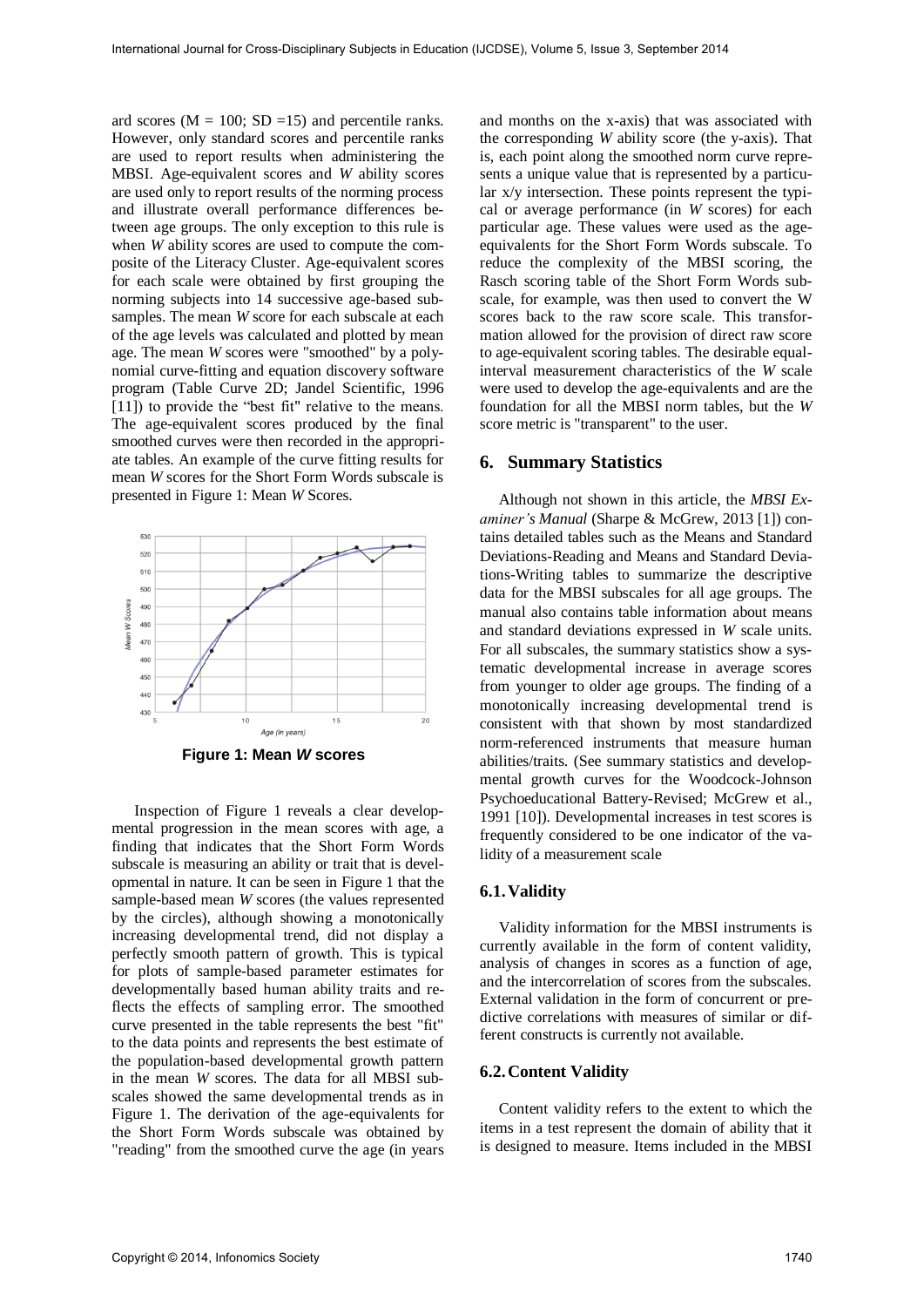were carefully selected to represent the range of braille symbols that are needed for academic achievement. An extensive process of item development was employed to ensure that content would indeed reflect those skills deemed most important by teachers. At each point in this process, items underwent numerous edits and revisions in response to the feedback, consultation, and critiques provided by both braille teacher experts and braille users. Certified braille transcribers were also consulted regarding unique aspects of the braille code as well as general education teachers who provide advice in such specific areas as mathematics and computer related text. Given these efforts, the content included in the MBSI can be considered a valid measure of student performance in the area of braille instruction.

### **6.3. Age-Related Analyses**

Analysis of the change in MBSI scores as a function of age can be found in Figure 1 and table included in the *MBSI Examiner's Manual* (Sharpe & McGrew, 2013 [1]) As previously noted, Figure 1 revealed a distinct systematic developmental increase in the average Short Form Words subscale scores (the same trend was present for all MBSI subscales) as a function of increasing age. This systematic agerelated trend provides support for the MBSI subscales, as most measures of academic abilities (i.e., reading, writing, and math) are known to increase developmentally with age. Age-related changes in measures of developmental constructs is often considered as one form of construct validity for the measures.

## **7. Administration and Scoring Procedures**

## **7.1. Administration of the MBSI**

The Minnesota Braille Skills Inventory (MBSI) must be administered by a teacher who is licensed in teaching students who are blind or visually impaired. To ensure accurate results, teachers must become thoroughly familiar with administration content and faithfully follow instructions before administering the assessment.

In order to administer the MBSI, the teacher will need the following information, response devices and materials:

- A series of administration prompts which are used by the teacher to administer the MBSI subscales in a standardized manner.
- A *MBSI Student Record Form* which is used by the teacher to record student responses for both reading and writing subscales.
- A *MBSI Student Response Book*, a brailed version of the assessment items which is used by the student to respond to the reading subscales of the MBSI.
- A braille writing device (e.g., a Perkins or other AT device) which is used by the student to respond to the writing subscales of the MBSI.

The MBSI requires the student to perform two types of tasks: reading and writing. The *MBSI Student Response Book* is needed by the student to perform reading tasks, while a braille writing device must be used by the student to complete writing tasks. In each case, the teacher will use the *MBSI Student Record Form* to record responses and the *MBSI Examiner's Manual* to reference tables of normative data for the Literacy Skills Cluster.

There are no specific rules regarding the order in which the MBSI is administered, although most will find it convenient to administer the reading tasks first, followed by the writing assessment activities. Similarly, it does not make a difference whether one chooses to administer only the Literacy Skills Cluster or the Advanced Skills Cluster, or both. These decisions should be dictated by the individualized learning needs of the student.

Logically, administration time will vary based on the student's age and the number of subscales administered. In cases where both reading and writing tasks of the Literacy Skills Cluster and Advanced Skills Cluster will be administered, the teacher may wish to use more than one session. However, even though administration can be conducted for more than one session, it is urged that the span of time to complete the entire assessment should not exceed two weeks.

There is no time limit for the MBSI; examiners should use their own judgment about how much time a student should spend on any one item. However, there will be times when the examiner must exercise caution in order to avoid having the student become too frustrated or discouraged. To help avoid this situation, a "discontinue rule" has been established for the Literacy Skills Cluster to help move the assessment process along without having to overtax efforts made on behalf of students. A discontinue rule does not exist for the Advanced Skills Cluster of the MBSI since there is a "set" order of the items. Rather, teachers are expected to select items based on student needs and only administer those items.

A number of items (e.g., math, punctuation, and money symbols) within the MBSI are presented in "context" so that students can be provided with realistic examples. These items are included *MBSI Student Response Book* so that students have the opportunity to identify the symbol in a context that more closely approximates what is actually experienced in an instructional setting. First, the student can examine the symbol, then use the contextual elements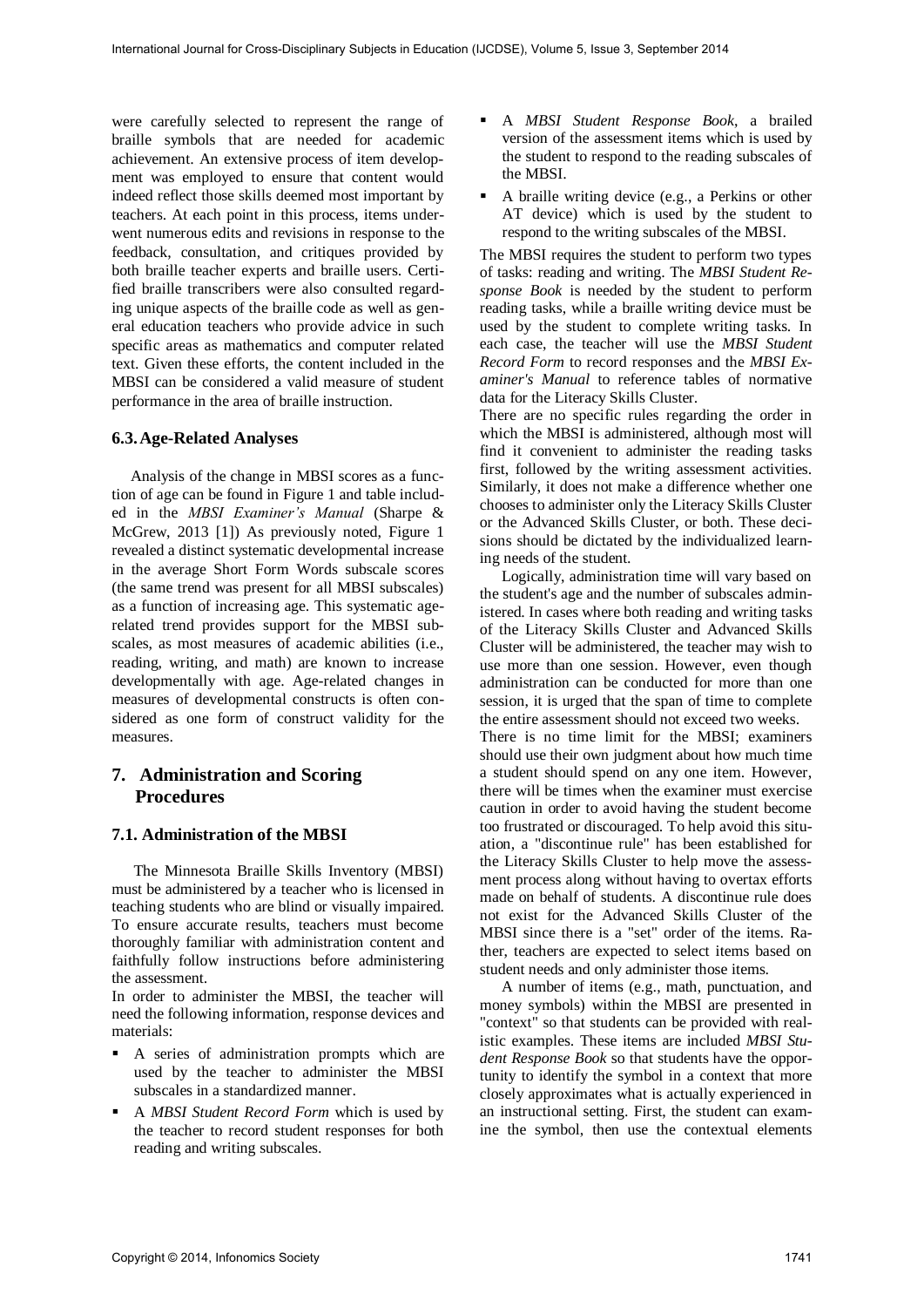within the example to provide a response to a question.

To maintain consistency in the way the MBSI is administered, a series of verbal prompts have been prepared for reading and writing tasks in. These represent a standard set of instructions that the teacher examiner can use to communicate what is expected of the student.

## **7.2. Scoring of the MBSI**

The MBSI scoring procedure consists of a series of items in which the teacher assigns a "1" if the student can demonstrate mastery of the item, or a "0" if the student does not know the item. Administering items from the MBSI requires a direct response from the student.

To obtain scores which can be used to interpret norm-referenced performance, one must first determine how many items were "passed," or scored as a "1" within each subscale. These constitute the "raw scores" and will be used to obtain other types of scores that can be used to describe a student's performance in the Literacy Skills Cluster. Subscale raw scores can be transformed into standard scores and percentiles for purposes of interpretation. While *W* ability scores are used in the process to derive the Literacy Cluster Composite, which is a summary of literacy subscales, this composite score is still expressed as a standard score. Descriptions of standard score and percentile rank follow:

Standard Score - A derived score which is based on an average or "mean" score and can be described in terms of its range of variability-the standard deviation. On the MBSI, a statistical average is set at 100 with a standard deviation of 15. This mean and standard deviation is commonly used in most major norm-referenced tests of ability and achievement.

Percentile Rank - Familiar to most people, the percentile rank represents a "point" on a scale for a set of scores. As such, a specified proportion of cases in a distribution can fall at or below a given percentile rank. On the MBSI, a standard score of 100 represents the 50% percentile rank-the point in which half of the sample scored above or below.

## **8. How the MBSI Can Be Used**

The results of the Minnesota Braille Skills Inventory (MBSI) offers information to the teacher which can be used in various ways to enrich the braille instruction of students. For example, as a reporting tool, the MBSI can be used to inform parents and others of the student's progress based on normative information. Also, it can be used for the identification and monitoring of specific instructional goals for the student. Use of the MBSI will depend upon the purposes of the assessment. Using results obtained from each cluster area is discussed in the following section.

## **8.1. Literacy Skills Cluster**

The Literacy Skills Cluster of the MBSI provides normative information about the student. As such, teachers will use the results to see how the student is progressing relative to same-age students who are being given braille instruction. Looking at a student's performance in a normative context helps teachers to address the important question, "Is the student learning to read and write braille at a rate commensurate with peers?" The Literacy Skills Cluster helps to gauge student performance that not only permits making comparisons from one test administration to another, but also with a variety of other tests and measurements as well.

Interpretation of the Literacy Skills Cluster is based on a standard score mean of 100 and a standard deviation of 15. As such, a standard score of 100 on any subscale, including the Literacy Cluster Composite, represents the 50th percentile. The standard deviation helps to further define the range of performance that can help one to determine whether a particular score is "high" or "low" relative to the mean. Like many other commonly used assessments, one standard deviation above or below the mean generally constitutes the "average" range of performance. Thus, an obtained standard score of 84 or below would reflect "below average" performance.

Despite the ease with which MBSI scores can be interpreted, users of the assessment should refrain from reporting results without stressing that all assessment results, irrespective of type (e.g., cognitive ability, achievement) contain some degree of measurement error. More precisely, the obtained standard scores are really representative of some "midpoint" of range of scores that often vary due to such factors as age, item difficulty, etc. Simply put, the obtained score for any MBSI subscale or Literacy Skills Cluster is only a point-in-time estimate of performance and should be interpreted as such - not as a "fixed" result not subject to change. While infrequent, wide variations in standard score results may sometimes occur due to developmental changes in the student or as different types of instructional interventions are implemented.

In addition to treating obtained standard scores and percentiles as estimates of a student's performance, users of the assessment, particularly experienced teachers, should also be careful not to abandon their clinical impressions of the student. Knowledge gained from diagnostic teaching activities, observations, and just by talking with the student also need to be factored into the "mix" to enrich interpretation of the MBSI. For example, having an awareness of